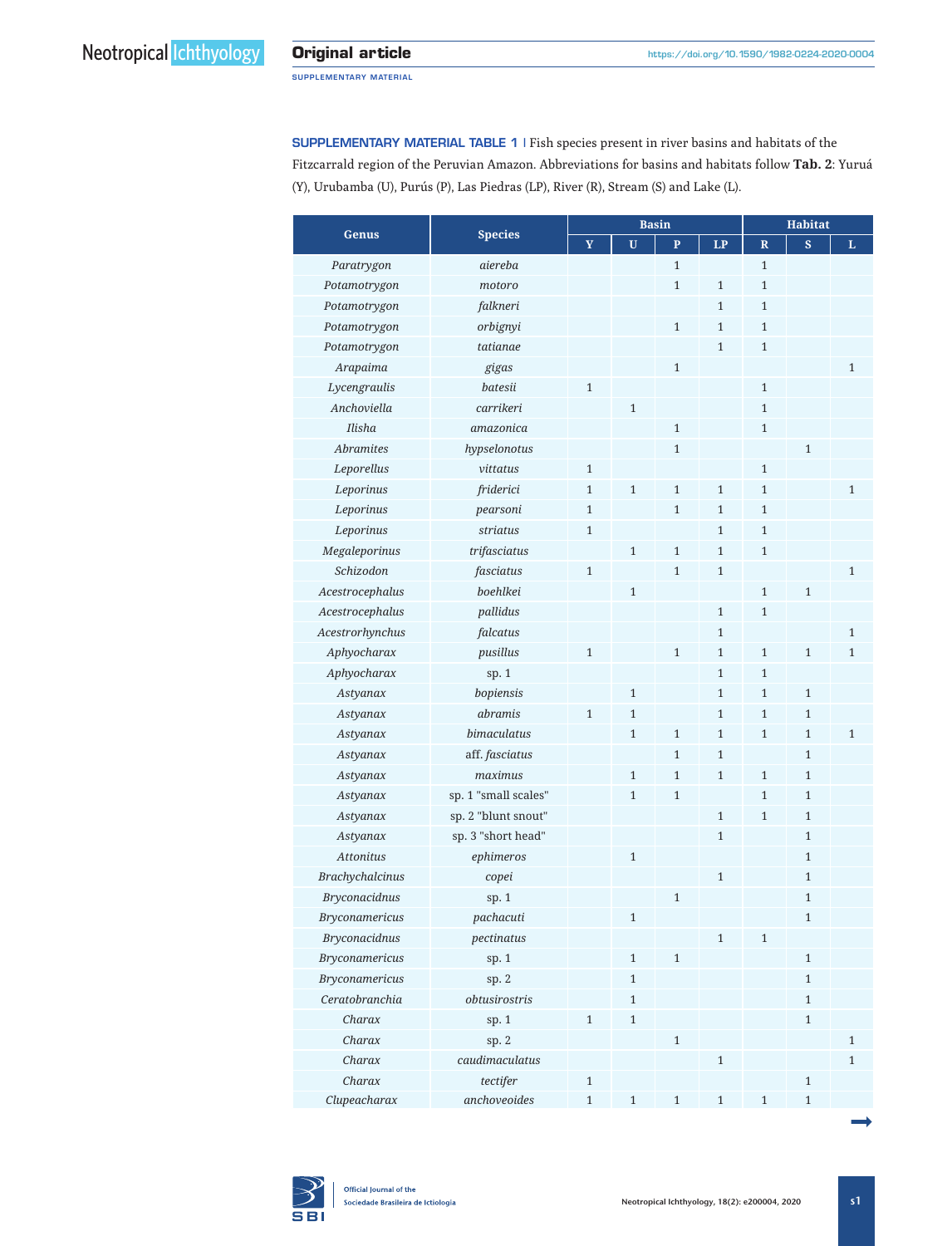SUPPLEMENTARY MATERIAL

|                     |                 |              |                | <b>Basin</b> | <b>Habitat</b> |                         |              |              |
|---------------------|-----------------|--------------|----------------|--------------|----------------|-------------------------|--------------|--------------|
| Genus               | <b>Species</b>  | $\mathbf Y$  | $\mathbf U$    | $\mathbf{P}$ | LP             | $\overline{\mathbf{R}}$ | S            | L            |
| Creagrutus          | barrigai        | $\mathbf{1}$ |                | $\mathbf{1}$ |                | $\mathbf{1}$            | $\mathbf{1}$ |              |
| Creagrutus          | changae         |              | $\mathbf{1}$   |              |                | $\mathbf{1}$            | $\mathbf{1}$ |              |
| Creagrutus          | occidaneous     |              |                | $\mathbf{1}$ | $\mathbf{1}$   | $\mathbf{1}$            | $\mathbf{1}$ |              |
| Creagrutus          | pila            |              | $\mathbf{1}$   |              |                | $\mathbf{1}$            | $\mathbf{1}$ |              |
| Creagrutus          | ungulus         |              |                |              | $1\,$          |                         | $\mathbf{1}$ |              |
| Creagrutus          | sp.1            |              | $\mathbf{1}$   |              |                |                         | $\mathbf{1}$ |              |
| Ctenobrycon         | spilurus        | $\mathbf{1}$ | $\mathbf{1}$   | $\mathbf{1}$ | $\mathbf{1}$   |                         | $\mathbf{1}$ | $\mathbf{1}$ |
| Cynopotamus         | amazonum        |              |                | $\mathbf{1}$ |                | $\mathbf{1}$            |              | $\mathbf{1}$ |
| Cynopotamus         | gouldingi       |              |                |              | $\mathbf 1$    | $\mathbf{1}$            |              |              |
| Engraulisoma        | taeniatum       | $\mathbf{1}$ |                | $\mathbf{1}$ |                | $\mathbf{1}$            | $\mathbf{1}$ |              |
| Galeocharax         | gulo            | $\mathbf{1}$ | $\mathbf 1$    | $\mathbf 1$  |                | $\mathbf{1}$            | $\mathbf{1}$ |              |
| Galeocharax         | goeldi          |              |                |              | $\mathbf{1}$   | $\mathbf{1}$            |              |              |
| Gephyrocharax       | sp. 1           | $\mathbf{1}$ | $\mathbf{1}$   | $\mathbf{1}$ | $\mathbf{1}$   | $\mathbf{1}$            |              |              |
| Gymnocorymbus       | thayeri         | $\mathbf{1}$ |                |              |                |                         |              | $\mathbf{1}$ |
| Hemibrycon          | jelskii         |              | $\mathbf 1$    | $\mathbf 1$  | $\,1\,$        |                         | $\mathbf{1}$ |              |
| Hemigrammus         | aff. marginatus |              | $\mathbf{1}$   |              |                | $\mathbf{1}$            | $\mathbf{1}$ |              |
| <b>Knodus</b>       | hypopterus      | $\mathbf 1$  | $\mathbf{1}$   | $1\,$        | $\mathbf{1}$   | $\mathbf{1}$            | $\mathbf{1}$ |              |
| Knodus              | orteguasae      | $\mathbf{1}$ | $\mathbf{1}$   | $\mathbf{1}$ | $\mathbf{1}$   | $\mathbf{1}$            | $\mathbf{1}$ |              |
| Knodus              | smithi          | $\mathbf{1}$ | $\mathbf{1}$   | $\mathbf{1}$ | $\mathbf{1}$   | $\mathbf{1}$            | $\mathbf{1}$ | $\mathbf{1}$ |
| Knodus              | sp.1            |              | $\mathbf{1}$   |              |                |                         | $\mathbf{1}$ |              |
| <b>Knodus</b>       | sp. 2           |              | $\mathbf{1}$   |              |                |                         | $\mathbf{1}$ |              |
| Leptagoniates       | steindachneri   | $\mathbf{1}$ | $\mathbf{1}$   | $\mathbf{1}$ |                | $\mathbf{1}$            | $\mathbf{1}$ |              |
| Microgenys          | sp. 1           |              | $\mathbf 1$    |              |                |                         | $\mathbf{1}$ |              |
| Moenkhausia         | comma           | $\mathbf{1}$ |                |              |                |                         | $\mathbf{1}$ |              |
| Moenkhausia         | dichroura       | $\mathbf{1}$ | $\,1\,$        | $\mathbf 1$  | $\mathbf{1}$   | $\mathbf{1}$            | $\mathbf{1}$ |              |
| Moenkhausia         | chrysargyrea    |              |                |              | $\mathbf{1}$   |                         | $\mathbf{1}$ |              |
| Moenkhausia         | intermedia      |              | $\mathbf{1}$   |              |                | $\mathbf{1}$            | $\mathbf{1}$ | $\mathbf{1}$ |
| Moenkhausia         | gr. lepidura    |              |                |              | $\mathbf{1}$   |                         | $\mathbf{1}$ | $\mathbf{1}$ |
| Moenkhausia         | oligolepis      | $\mathbf{1}$ | $1\,$          | $\mathbf 1$  | $\mathbf{1}$   |                         | $\mathbf{1}$ | $\mathbf{1}$ |
| Moenkhausia         | sp. 1           |              |                | $\mathbf{1}$ |                | $\mathbf{1}$            | $\mathbf{1}$ |              |
| Odontostilbe        | euspilura       |              | $\mathbf{1}$   | $\mathbf{1}$ |                |                         | 1            |              |
| Odontostilbe        | fugitiva        | $\mathbf{1}$ | $\mathbf{1}$   | $\mathbf{1}$ |                | $\mathbf{1}$            | $\mathbf{1}$ | $\mathbf{1}$ |
| Odontostilbe        | sp. 1           |              | $\overline{1}$ | $\mathbf{1}$ | 1              | $\mathbf{1}$            |              |              |
| Odontostilbe        | sp. 2           |              |                |              | $\mathbf 1$    | $\mathbf{1}$            |              | $\mathbf{1}$ |
| <b>Odontostilbe</b> | sp. 3           | $1\,$        | $\,1\,$        |              |                | $\mathbf{1}$            | $\mathbf 1$  | $\mathbf{1}$ |
| Odontostilbe        | sp. $4$         |              | $\mathbf{1}$   |              |                |                         | $\mathbf{1}$ |              |
| Paragoniates        | alburnus        | $\mathbf{1}$ | $\mathbf{1}$   | $\mathbf{1}$ | $\mathbf{1}$   | $\mathbf{1}$            | $\mathbf{1}$ |              |
| Phenacogaster       | capitulata      | $\mathbf{1}$ | $\mathbf{1}$   |              |                | $\mathbf{1}$            | $\mathbf{1}$ |              |
| Phenacogaster       | cf. beni        |              |                | $\mathbf{1}$ |                |                         | $\mathbf{1}$ |              |
| Prionobrama         | filigera        | $\,1\,$      | $\,1\,$        | $\mathbf{1}$ | $\,1\,$        | $\mathbf 1$             | $\mathbf{1}$ |              |
| Prodontocharax      | melanotus       |              | $\mathbf{1}$   | $\mathbf{1}$ |                | $\mathbf{1}$            | $\mathbf{1}$ | $\mathbf{1}$ |
| Roeboides           | affinis         | $\mathbf 1$  | $\mathbf{1}$   | $\mathbf{1}$ | $\,1\,$        |                         | $\mathbf{1}$ |              |
| Roeboides           | descalvadensis  |              |                |              | $\mathbf{1}$   | $\mathbf 1$             |              |              |
| Roeboides           | myersii         | $\mathbf{1}$ | $\mathbf{1}$   | $\mathbf{1}$ | $\mathbf{1}$   |                         | $\mathbf{1}$ |              |
| Scopaeocharax       | cf. rhinodus    |              | $\mathbf{1}$   |              |                |                         | $\mathbf{1}$ |              |
| <b>Salminus</b>     | sp. 1           |              |                | $\mathbf{1}$ | $\mathbf{1}$   | $\mathbf{1}$            |              |              |
|                     |                 |              |                |              |                |                         | $\mathbf{1}$ |              |
| Serrapinnus         | aff. microdon   | $\mathbf{1}$ |                | $\mathbf{1}$ | $\mathbf{1}$   |                         |              | $\mathbf{1}$ |

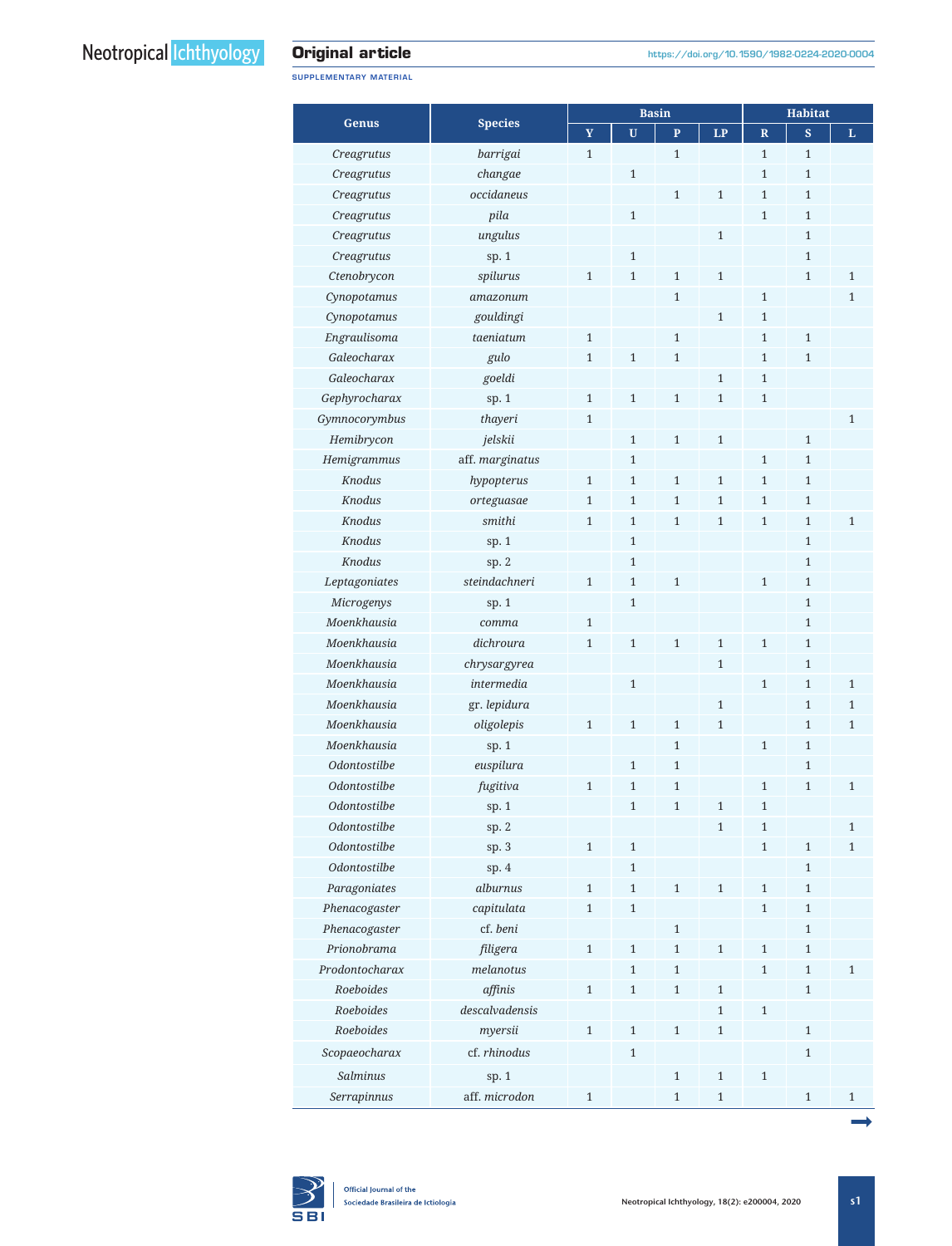SUPPLEMENTARY MATERIAL

|                    |                           |              |              | <b>Basin</b>   | <b>Habitat</b> |                         |                         |              |
|--------------------|---------------------------|--------------|--------------|----------------|----------------|-------------------------|-------------------------|--------------|
| Genus              | <b>Species</b>            | Y            | $\mathbf{U}$ | $\overline{P}$ | LP             | $\overline{\mathbf{R}}$ | $\overline{\mathbf{s}}$ | L            |
| Tetragonopterus    | argenteus                 | $\mathbf{1}$ | $\mathbf{1}$ | $\mathbf{1}$   | $\mathbf{1}$   | $\mathbf{1}$            |                         | $\mathbf{1}$ |
| <b>Triportheus</b> | albus                     | $\mathbf{1}$ | $\mathbf{1}$ | $\mathbf{1}$   | $\mathbf{1}$   | $\mathbf{1}$            | $\mathbf{1}$            |              |
| <b>Triportheus</b> | angulatus                 | $\mathbf{1}$ | $\mathbf{1}$ | $\mathbf{1}$   | $\mathbf{1}$   | $\mathbf{1}$            |                         |              |
| <b>Triportheus</b> | auritus                   |              |              | $\mathbf{1}$   |                | $\mathbf{1}$            |                         |              |
| Triportheus        | rotundatus                |              |              |                | $\mathbf{1}$   |                         |                         | $\mathbf{1}$ |
| Xenurobrycon       | heterodon                 |              | $\mathbf{1}$ | $\mathbf{1}$   |                | $\mathbf{1}$            | $\mathbf{1}$            | $\mathbf{1}$ |
| Characidium        | purpuratum                |              | $\mathbf{1}$ |                |                |                         | $\mathbf{1}$            |              |
| Characidium        | steindachneri             |              | $\mathbf{1}$ |                |                |                         | $\mathbf{1}$            |              |
|                    | sp. 1 "wide stripe        |              |              |                |                |                         |                         |              |
| Characidium        | cocha"                    |              | $\mathbf{1}$ | $\mathbf{1}$   | $\mathbf{1}$   |                         |                         | $\mathbf{1}$ |
| Characidium        | sp. 2 "thin stripe playa" | $\mathbf{1}$ |              |                | $\mathbf{1}$   | $\mathbf{1}$            |                         |              |
| Characidium        | sterbai                   |              | $\mathbf{1}$ |                |                |                         | $\mathbf{1}$            |              |
| Curimatella        | meyeri                    | $\mathbf{1}$ |              | $\mathbf{1}$   |                |                         | $\mathbf{1}$            |              |
| Cyphocharax        | cf. festivus              | $\mathbf{1}$ |              |                |                |                         |                         | $\mathbf{1}$ |
| Cyphocharax        | spiluropsis               | $\mathbf{1}$ |              |                |                |                         |                         | $\mathbf{1}$ |
| Potamorhina        | altamazonica              | $\mathbf{1}$ |              | $\mathbf{1}$   |                |                         | $\mathbf{1}$            | $\mathbf{1}$ |
| Potamorhina        | latior                    |              |              | $\mathbf{1}$   |                |                         |                         | $\mathbf{1}$ |
| Psectrogaster      | rutiloides                |              |              | $\mathbf{1}$   |                |                         |                         | $\mathbf{1}$ |
| Steindachnerina    | bimaculata                |              |              |                | $\mathbf{1}$   | $\mathbf{1}$            |                         |              |
| Steindachnerina    | cf. dobula                | $\mathbf{1}$ |              | $\mathbf{1}$   | $\mathbf{1}$   | $\mathbf{1}$            | $\mathbf{1}$            |              |
| Steindachnerina    | guentheri                 | $\mathbf{1}$ | $\mathbf{1}$ | $\mathbf{1}$   | $\mathbf{1}$   |                         | $\mathbf{1}$            | $\mathbf{1}$ |
| Steindachnerina    | hypostoma                 | $\mathbf{1}$ | $\mathbf{1}$ |                |                | $\mathbf{1}$            | $\mathbf{1}$            |              |
| Steindachnerina    | leuscisca                 |              |              | $\mathbf{1}$   | $\mathbf{1}$   | $\mathbf{1}$            | $\mathbf{1}$            |              |
| Hydrolycus         | scomberoides              |              |              | $\mathbf{1}$   |                | $\mathbf{1}$            |                         |              |
| Rhaphiodon         | vulpinus                  |              |              | $\mathbf{1}$   |                | $\mathbf{1}$            |                         |              |
| Erythrinus         | erythrinus                | $\mathbf{1}$ |              |                |                |                         |                         | $\mathbf{1}$ |
| Hoplerythrinus     | unitaeniatus              | $\mathbf{1}$ |              |                |                |                         |                         | $\mathbf{1}$ |
| Hoplias            | malabaricus               | $\mathbf{1}$ | $\mathbf{1}$ | $\mathbf{1}$   | $\mathbf{1}$   |                         | $\mathbf{1}$            | $\mathbf{1}$ |
| Carnegiella        | myersi                    | $\mathbf{1}$ | $\mathbf{1}$ |                | $\mathbf{1}$   |                         | $\mathbf{1}$            |              |
| Thoracocharax      | stellatus                 | $\mathbf{1}$ | $\mathbf{1}$ | $\mathbf{1}$   | $\mathbf{1}$   | $\mathbf{1}$            | $\mathbf{1}$            |              |
| Anodus             | elongatus                 |              | $\mathbf 1$  | $\mathbf{1}$   |                | $\mathbf{1}$            |                         |              |
| Copeina            | guttata                   | $\mathbf{1}$ |              |                |                |                         | $\mathbf{1}$            |              |
| Parodon            | pongoensis                | $\mathbf{1}$ | $\mathbf{1}$ |                |                | $\mathbf{1}$            | $\mathbf{1}$            |              |
| Parodon            | sp. 1                     |              |              |                | $\mathbf{1}$   | $\mathbf{1}$            |                         |              |
| Prochilodus        | nigricans                 | $\mathbf{1}$ | $\,1\,$      | $\mathbf{1}$   | $\mathbf{1}$   | $\mathbf{1}$            | $1\,$                   |              |
| Mylossoma          | aureum                    |              |              | $\mathbf{1}$   |                | $\mathbf{1}$            |                         | $\mathbf{1}$ |
| Mylossoma          | albiscopum                | $\mathbf{1}$ |              |                |                | $\mathbf{1}$            |                         |              |
| Pristobrycon       | sp. 1                     |              |              |                | $\mathbf{1}$   |                         |                         | $\mathbf{1}$ |
| Pygocentrus        | nattereri                 |              |              | $\mathbf{1}$   |                |                         |                         | $\mathbf{1}$ |
| <b>Serrasalmus</b> | rhombeus                  | $\mathbf{1}$ | $\mathbf{1}$ | $\mathbf{1}$   | $\mathbf{1}$   |                         |                         | $\mathbf{1}$ |
| Serrasalmus        | maculatus                 |              |              |                | $\mathbf{1}$   |                         |                         | $\mathbf{1}$ |
| Bunocephalus       | aleuropsis                |              | $\mathbf{1}$ |                |                |                         | $\mathbf{1}$            |              |
| Pseudobunocephalus | bifidus                   | $\mathbf{1}$ |              |                |                |                         |                         | $\mathbf{1}$ |
| Xyliphius          | melanopterus              |              |              |                | $\mathbf{1}$   | $\mathbf{1}$            |                         |              |
| Ageneiosus         | ucayalensis               |              |              |                | $\mathbf{1}$   | $\mathbf 1$             |                         |              |
| Ageneiosus         | inermis                   |              |              | $\mathbf{1}$   | $\mathbf{1}$   | $\mathbf 1$             |                         |              |
| Auchenipterus      | ambyiacus                 |              |              | $\mathbf{1}$   | $\overline{1}$ | $\mathbf 1$             |                         |              |
|                    |                           |              |              |                |                |                         |                         |              |

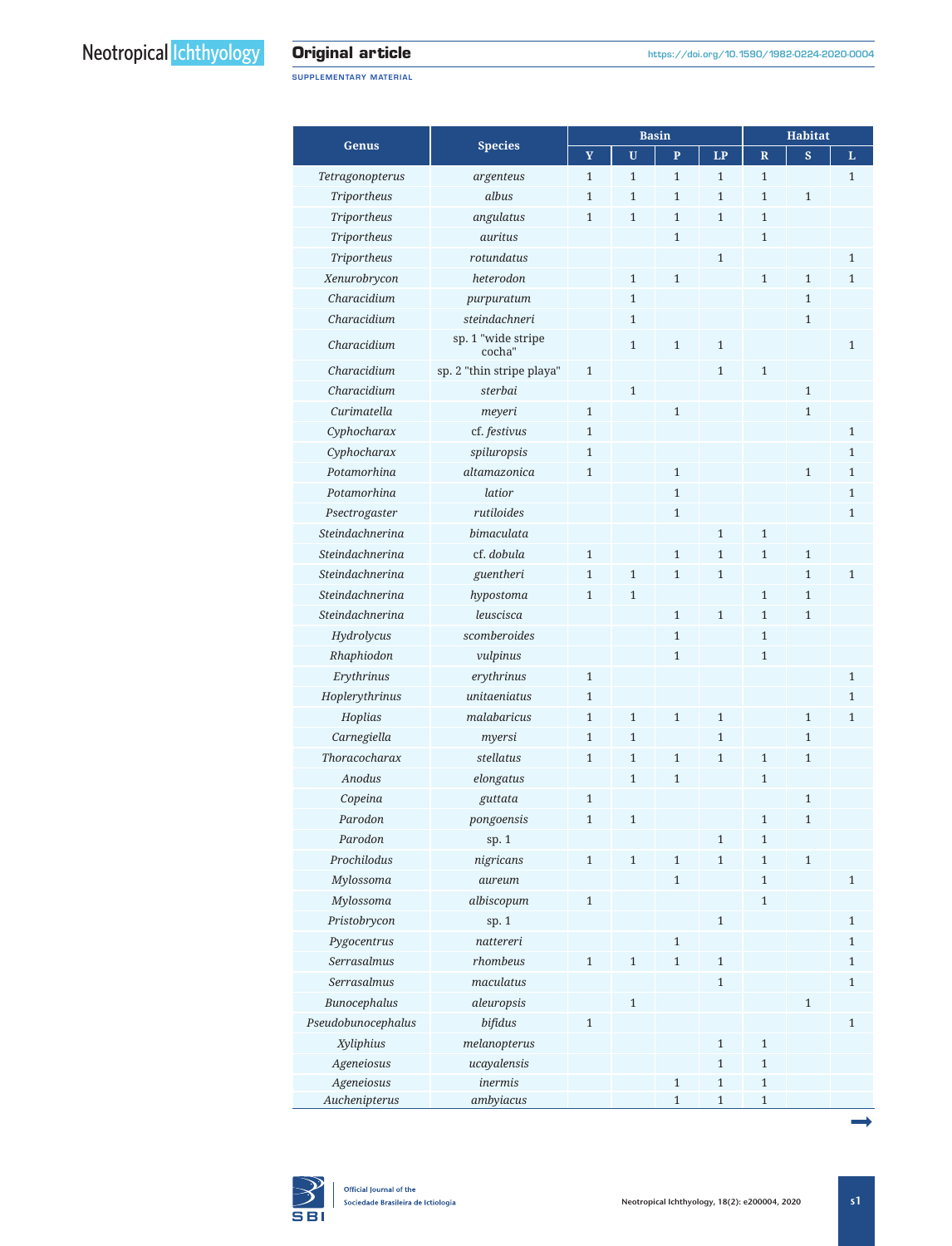SUPPLEMENTARY MATERIAL

|                   |                |                |              | <b>Basin</b> | <b>Habitat</b> |                |                |              |
|-------------------|----------------|----------------|--------------|--------------|----------------|----------------|----------------|--------------|
| Genus             | <b>Species</b> | $\mathbf Y$    | U            | $\mathbf{P}$ | LP             | $\mathbb{R}$   | $\mathbf{s}$   | L            |
| Auchenipterus     | brachyurus     |                |              | $\mathbf{1}$ | $\mathbf{1}$   | $\overline{1}$ |                |              |
| Centromochlus     | perugiae       |                | $\mathbf{1}$ |              | $\mathbf{1}$   |                | $\mathbf{1}$   |              |
| Callichthys       | callichthys    | $\mathbf{1}$   |              |              |                |                |                | $\mathbf{1}$ |
| Corydoras         | aeneus         | $\mathbf{1}$   |              | $\mathbf{1}$ | $\mathbf{1}$   |                | $\mathbf{1}$   |              |
| Corydoras         | splendens      |                |              | $\mathbf{1}$ |                |                |                | $\mathbf{1}$ |
| Corydoras         | stenocephalus  | $\mathbf{1}$   |              | $\mathbf{1}$ |                |                | $\mathbf{1}$   |              |
| Dianema           | longibarbis    |                |              | $\mathbf{1}$ |                |                |                | $\mathbf{1}$ |
| Hoplosternum      | littorale      |                |              | $\mathbf{1}$ | $\mathbf{1}$   |                |                | $\mathbf{1}$ |
| Lepthoplosternum  | altamazonicum  | $\mathbf{1}$   |              |              |                |                | $\overline{1}$ | $\mathbf{1}$ |
| Lepthoplosternum  | cf. stellatum  | $\mathbf{1}$   |              |              |                |                | $\mathbf{1}$   | $\mathbf{1}$ |
| Cetopsis          | coecutiens     |                |              | $\mathbf{1}$ | $\mathbf{1}$   | $\mathbf{1}$   |                |              |
| Leptodoras        | acipenserinus  |                |              |              | $\mathbf{1}$   | $\mathbf{1}$   |                |              |
| Nemadoras         | sp. 1          | $\mathbf{1}$   |              |              | $\mathbf{1}$   | $\overline{1}$ | $\mathbf{1}$   |              |
| Rhinodoras        | boehlkei       |                |              |              | $\mathbf{1}$   | $\mathbf{1}$   |                |              |
|                   | steindachneri  | $\overline{1}$ |              |              |                | $\mathbf{1}$   |                |              |
| Trachydoras       | cf. insidiosa  |                |              |              |                |                |                |              |
| Cetopsorhamdia    |                |                | $\mathbf{1}$ |              |                |                | $\mathbf{1}$   |              |
| Cetopsorhamdia    | sp. $1$        |                |              | $\mathbf{1}$ |                |                | $\mathbf{1}$   |              |
| Chasmocranus      | sp. 2          |                | $\mathbf{1}$ |              |                |                | 1              |              |
| <b>Imparfinis</b> | sp.3           |                |              | $\mathbf{1}$ |                | $\mathbf{1}$   |                |              |
| Imparfinis        | stictonotus    | $\mathbf{1}$   | $\mathbf{1}$ | $\mathbf{1}$ | $\mathbf{1}$   |                | $\mathbf{1}$   |              |
| Phenacorhamdia    | nigrolineata   |                |              | $\mathbf{1}$ | $\mathbf{1}$   |                | $\mathbf{1}$   |              |
| Phenacorhamdia    | sp. 1          |                |              |              | $\mathbf{1}$   |                | $\mathbf{1}$   |              |
| Pimelodella       | cf. gracilis   | $\mathbf{1}$   |              |              |                |                | 1              |              |
| Pimelodella       | sp. 1          | $\mathbf{1}$   |              | $\mathbf{1}$ | $\mathbf{1}$   | $\mathbf{1}$   |                |              |
| Pimelodella       | sp. 2          | $\mathbf{1}$   |              | $\mathbf{1}$ | $\mathbf{1}$   | $\mathbf{1}$   |                |              |
| Rhamdia           | quelen         | $\mathbf{1}$   |              | $\mathbf{1}$ | $\mathbf{1}$   | $\mathbf{1}$   | $\mathbf{1}$   | $\mathbf{1}$ |
| Acanthicus        | hystrix        |                |              | $\mathbf{1}$ |                | 1              |                |              |
| Ancistrus         | dolichopterus  |                |              |              | $\mathbf{1}$   |                |                | $\mathbf{1}$ |
| Ancistrus         | sp. 1          | $\mathbf{1}$   |              |              | $\mathbf{1}$   |                | $\mathbf{1}$   |              |
| Ancistrus         | sp.2           | $\mathbf{1}$   |              |              | $\mathbf{1}$   |                | $\mathbf{1}$   |              |
| Ancistrus         | sp. 3          | $\mathbf{1}$   | $\mathbf{1}$ |              |                |                | 1              |              |
| Ancistrus         | sp. $4$        |                |              | $\mathbf{1}$ |                |                | $\mathbf{1}$   |              |
| Ancistrus         | sp. 5          |                | $\mathbf{1}$ |              |                |                | T              |              |
| Ancistrus         | sp. 6          |                | $\mathbf{1}$ |              |                |                | $\mathbf{1}$   |              |
| Ancistrus         | sp. 7          |                | $\mathbf{1}$ |              |                |                | $\mathbf{1}$   |              |
| Chaetostoma       | lineopunctatum |                | $\mathbf{1}$ |              |                |                | $\mathbf{1}$   |              |
| Rhadinoloricaria  | rhami          | $\mathbf{1}$   |              |              |                | $\mathbf{1}$   | $\mathbf{1}$   |              |
| Rhadinoloricaria  | bahuaja        |                |              | $\,1\,$      | $\mathbf 1$    | $\mathbf 1$    | $\mathbf{1}$   |              |
| Farlowella        | knerii         |                | $\,1\,$      |              | $\mathbf{1}$   |                | $\mathbf{1}$   |              |
| Farlowella        | nattereri      |                | $\mathbf{1}$ | $\mathbf{1}$ | $\mathbf{1}$   |                | $\mathbf{1}$   |              |
| Farlowella        | smithi         |                | $\mathbf{1}$ |              |                |                | 1              |              |
| Hemiodontichthys  | acipenserinus  |                | $\mathbf{1}$ | $\mathbf{1}$ | $\mathbf{1}$   | $\mathbf{1}$   | $\mathbf{1}$   | $\mathbf{1}$ |
| Hypoptopoma       | thoracatum     | $\mathbf{1}$   |              |              |                |                |                | $\mathbf{1}$ |
| Hypoptopoma       | incognitum     |                |              |              | $\mathbf{1}$   |                |                | $\mathbf{1}$ |
| Aphanotorolus     | emarginatus    | $\mathbf{1}$   | $\mathbf{1}$ | $\mathbf{1}$ | $\mathbf{1}$   | $1\,$          |                |              |
| Hypostomus        | pyrineusi      | $\mathbf{1}$   | $\mathbf{1}$ | $\,1\,$      | $\mathbf{1}$   | $\mathbf{1}$   | $\mathbf{1}$   |              |
| Hypostomus        | unicolor       | $\mathbf{1}$   | $\mathbf{1}$ | $\mathbf{1}$ | $\mathbf{1}$   | $\mathbf{1}$   |                |              |

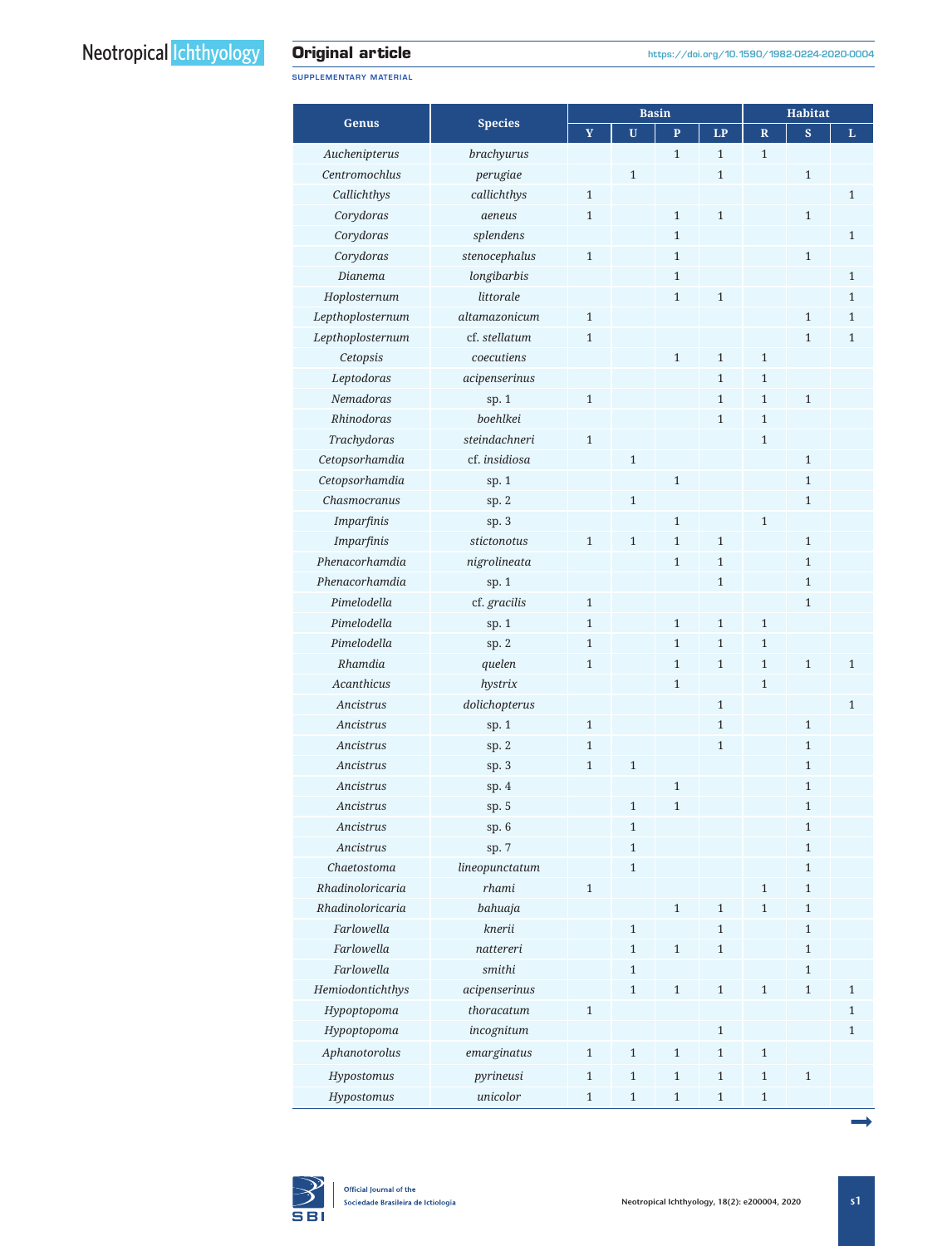TABLE 1 | (Continued)

## **Original article**

SUPPLEMENTARY MATERIAL

|                   |                        | <b>Basin</b> |                |              |              | <b>Habitat</b> |                |              |  |  |
|-------------------|------------------------|--------------|----------------|--------------|--------------|----------------|----------------|--------------|--|--|
| <b>Genus</b>      | <b>Species</b>         | Y            | U              | $\mathbf{P}$ | LP           | $\mathbb{R}$   | $\mathbf{s}$   | L            |  |  |
| Hypostomus        | sp. 1 "black blotches" |              | $\mathbf{1}$   | $\mathbf{1}$ |              | $\mathbf{1}$   | $\mathbf{1}$   |              |  |  |
| Hypostomus        | sp. 2 "white saddle"   |              | $\overline{1}$ |              |              |                | $\mathbf{1}$   |              |  |  |
| Lamontichthys     | filamentosus           | $\mathbf 1$  |                | $\mathbf{1}$ | $1\,$        | $1\,$          |                |              |  |  |
| Lasiancistrus     | schomburgkii           | $\mathbf{1}$ | $\mathbf{1}$   |              |              | $\mathbf{1}$   | $\mathbf{1}$   |              |  |  |
| Limatulichthys    | griseus                | $\mathbf{1}$ |                | $\mathbf{1}$ |              | $\mathbf{1}$   |                |              |  |  |
| Loricaria         | sp. 1                  | $\mathbf{1}$ | $\mathbf{1}$   | $\mathbf{1}$ | $\mathbf{1}$ | $\mathbf{1}$   |                |              |  |  |
| Loricariichthys   | sp.2                   | $\mathbf{1}$ |                |              |              | $\mathbf{1}$   |                | $\mathbf{1}$ |  |  |
| Loricariichthys   | aff. platymetopon      |              |                |              | $\mathbf{1}$ | $\mathbf{1}$   |                | $\mathbf{1}$ |  |  |
| <b>Otocinclus</b> | vittatus               |              |                |              | $\mathbf{1}$ |                | $\overline{1}$ |              |  |  |
| Panaqolus         | albomaculatus          |              | $\mathbf{1}$   |              |              | $\mathbf{1}$   |                |              |  |  |
| Panaqolus         | changae                | $\mathbf{1}$ | $\mathbf{1}$   | $\mathbf{1}$ |              | $\mathbf{1}$   |                |              |  |  |
| Panaqolus         | purusiensis            |              |                | $\mathbf{1}$ |              | $\mathbf{1}$   |                |              |  |  |
| Panaque           | schaeferi              |              |                | $\mathbf{1}$ |              | $\mathbf{1}$   |                |              |  |  |
| Peckoltia         | brevis                 | $\mathbf{1}$ |                | $\mathbf{1}$ |              | $\mathbf{1}$   |                |              |  |  |
| Planiloricaria    | cryptodon              |              |                |              | $\mathbf{1}$ | $\mathbf{1}$   |                |              |  |  |
| Pseudorinelepis   | genibarbis             |              |                | $\mathbf{1}$ |              |                |                | $\mathbf{1}$ |  |  |
| Pterygoplichthys  | disjunctivus           |              |                |              | $\mathbf{1}$ |                |                | $\mathbf{1}$ |  |  |
| Pterygoplichthys  | lituratus              | $\mathbf{1}$ |                |              |              |                |                | $\mathbf{1}$ |  |  |
| Pterygoplichthys  | punctatus              | $\mathbf{1}$ |                |              | $\mathbf{1}$ |                |                | $\mathbf{1}$ |  |  |
| Pterygoplichthys  | pardalis               |              |                | $\mathbf{1}$ |              |                |                | 1            |  |  |
| Pterygoplichthys  | scrophus               |              |                | $\mathbf{1}$ |              |                |                | $\mathbf{1}$ |  |  |
| Rineloricaria     | lanceolata             |              | $\mathbf{1}$   |              | $\mathbf{1}$ |                | $\mathbf{1}$   |              |  |  |
| Rineloricaria     | sp. 1                  |              |                |              | $\mathbf{1}$ |                | $\mathbf{1}$   |              |  |  |
| Spatuloricaria    | puganensis             | $\mathbf{1}$ |                | $\mathbf{1}$ | $\mathbf{1}$ | $\mathbf{1}$   |                |              |  |  |
| <b>Sturisoma</b>  | nigrirostrum           |              | $\overline{1}$ |              |              | $\mathbf{1}$   | $\mathbf{1}$   |              |  |  |
| <b>Sturisoma</b>  | sp. 1                  |              |                | $\mathbf{1}$ | $\mathbf{1}$ | $\mathbf{1}$   | $\mathbf{1}$   |              |  |  |
| Aguarunichthys    | torosus                |              |                |              | 1            | $\mathbf{1}$   |                |              |  |  |
| Brachyplatystoma  | filamentosum           |              |                | $\mathbf{1}$ |              | $\mathbf{1}$   |                |              |  |  |
| Brachyplatystoma  | juruense               | $\mathbf{1}$ |                | $\mathbf{1}$ |              | $\mathbf{1}$   |                |              |  |  |
| Brachyplatystoma  | rousseauxii            | $\mathbf{1}$ | $\mathbf{1}$   | $\mathbf{1}$ |              | $\mathbf{1}$   |                |              |  |  |
| Calophysus        | macropterus            | $\mathbf{1}$ | $\overline{1}$ | 1            | $\mathbf{1}$ | $\mathbf{1}$   |                |              |  |  |
| Cheirocerus       | eques                  | $\mathbf{1}$ |                | 1            | $\mathbf{1}$ | $\mathbf{1}$   |                |              |  |  |
| Duopalatinus      | peruanus               |              |                | $\mathbf{1}$ |              | $\mathbf{1}$   |                |              |  |  |
| Exallodontus      | aguanai                |              |                |              | $\,1\,$      | $1\,$          |                |              |  |  |
| Hemisorubim       | platyrhynchos          |              |                | $\mathbf{1}$ | $\mathbf{1}$ | $1\,$          |                |              |  |  |
| Hypophthalmus     | edentatus              |              |                | $\mathbf{1}$ | $\mathbf{1}$ | $\mathbf{1}$   |                |              |  |  |
| Megalonema        | amaxanthum             |              | $\mathbf{1}$   | $\mathbf{1}$ | $\mathbf{1}$ | $\mathbf 1$    |                |              |  |  |
| Megalonema        | platycephalum          |              | $\overline{1}$ | $\mathbf{1}$ | $\mathbf{1}$ | $\mathbf{1}$   |                |              |  |  |
| Pimelodina        | flavipinnis            |              |                | $\mathbf{1}$ |              | $1\,$          |                |              |  |  |
| Pimelodus         | altissimus             | $\,1\,$      |                |              | $1\,$        | $1\,$          |                |              |  |  |
| Pimelodus         | blochii                |              | $\mathbf{1}$   | $\mathbf 1$  | $\mathbf{1}$ | $\mathbf{1}$   |                |              |  |  |
| Pimelodus         | maculatus              | $\mathbf{1}$ | $\mathbf{1}$   | $\mathbf{1}$ | $\mathbf{1}$ | $1\,$          | $\mathbf{1}$   |              |  |  |
| Pimelodus         | ornatus                |              |                | $\mathbf{1}$ |              | $1\,$          |                |              |  |  |
| Pimelodus         | pictus                 |              | $\mathbf{1}$   |              | $\mathbf{1}$ | $\mathbf{1}$   |                |              |  |  |
| Pimelodus         | sp. 1 "pequeno"        |              |                |              | $\mathbf{1}$ | $\,1\,$        |                |              |  |  |
| Pimelodus         | sp. 2                  |              |                | $\mathbf 1$  | $\mathbf{1}$ | $1\,$          |                |              |  |  |
| Pinirampus        | pirinampu              | $\,1\,$      |                | $\mathbf{1}$ | $1\,$        | $\,1\,$        |                |              |  |  |